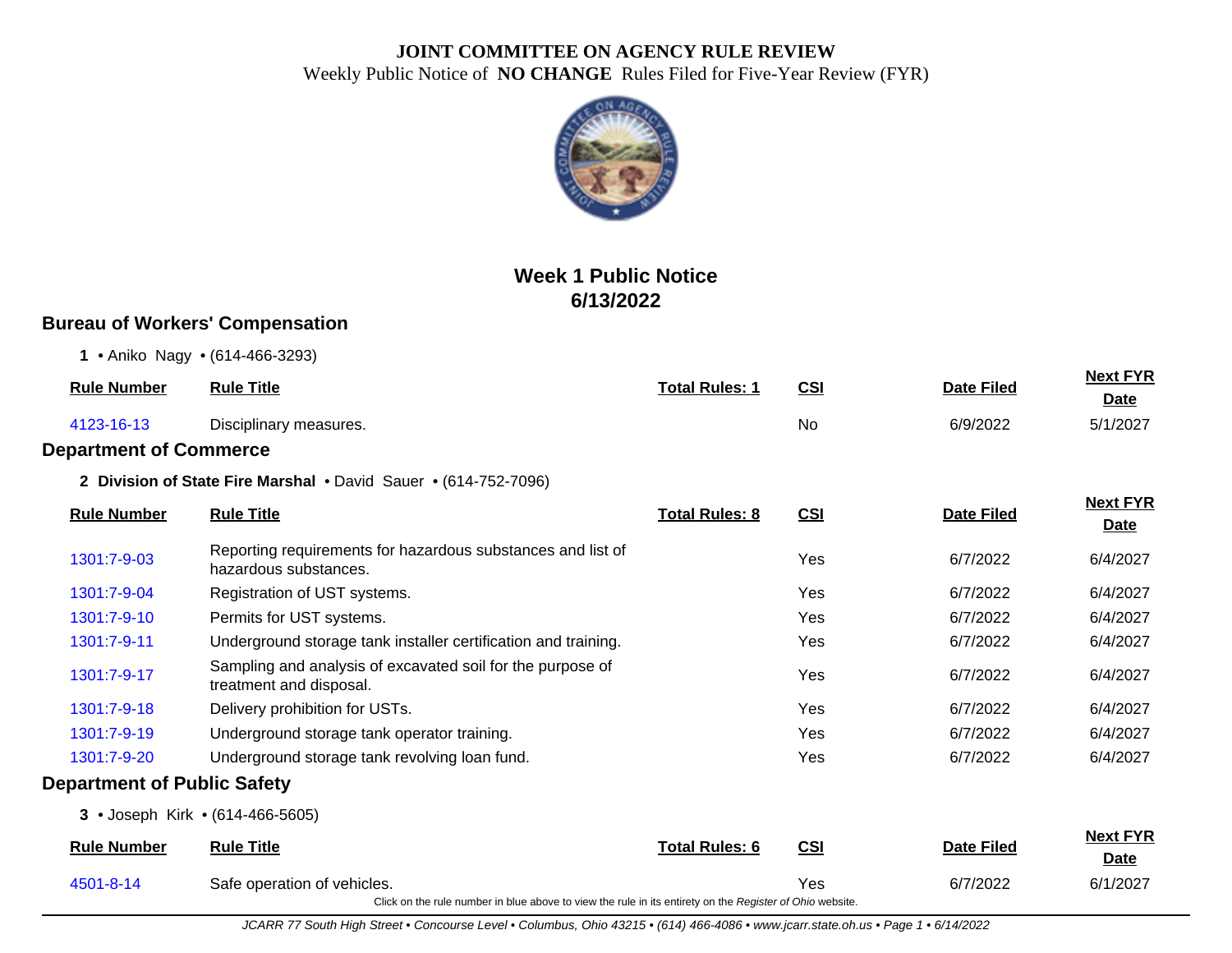| 4501-8-15 | Use of driver examination test routes.    | Yes | 6/7/2022 | 6/1/2027 |
|-----------|-------------------------------------------|-----|----------|----------|
| 4501-8-16 | Advertising and soliciting business.      | Yes | 6/7/2022 | 6/1/2027 |
| 4501-8-17 | Prohibition of guarantees.                | Yes | 6/7/2022 | 6/1/2027 |
| 4501-8-19 | Administrative actions by the department. | Yes | 6/7/2022 | 6/1/2027 |
| 4501-8-20 | Process for armed forces applications.    | Yes | 6/7/2022 | 6/1/2027 |

#### **State Board of Emergency Medical, Fire, and Transportation Services**

**4** • Joseph Kirk • (614-466-5605)

| <b>Rule Number</b> | <b>Rule Title</b>                                         |                       |     |                   | <b>Next FYR</b> |
|--------------------|-----------------------------------------------------------|-----------------------|-----|-------------------|-----------------|
|                    |                                                           | <b>Total Rules: 9</b> | CSI | <b>Date Filed</b> | <b>Date</b>     |
| 4765-4-01          | Definitions.                                              |                       | Yes | 6/7/2022          | 6/1/2027        |
| 4765-4-02          | Purpose.                                                  |                       | Yes | 6/7/2022          | 6/1/2027        |
| 4765-4-03          | Required reporting.                                       |                       | Yes | 6/7/2022          | 6/1/2027        |
| 4765-4-04          | Risk adjustment.                                          |                       | Yes | 6/7/2022          | 6/1/2027        |
| 4765-4-05          | Protected information.                                    |                       | Yes | 6/7/2022          | 6/1/2027        |
| 4765-4-06          | Submission of data.                                       |                       | Yes | 6/7/2022          | 6/1/2027        |
| 4765-4-07          | Reporting deadlines.                                      |                       | Yes | 6/7/2022          | 6/1/2027        |
| 4765-4-08          | Failure to report.                                        |                       | Yes | 6/7/2022          | 6/1/2027        |
| 4765-4-09          | Regional reporting.                                       |                       | Yes | 6/7/2022          | 6/1/2027        |
|                    | 5 • Joseph Kirk • (614-466-5605)                          |                       |     |                   |                 |
| <b>Rule Number</b> | <b>Rule Title</b>                                         | <b>Total Rules: 4</b> | CSI | <b>Date Filed</b> | <b>Next FYR</b> |
|                    |                                                           |                       |     |                   | <b>Date</b>     |
| 4765-14-03         | Enforcement of state or regional trauma triage protocols. |                       | Yes | 6/7/2022          | 6/1/2027        |
| 4765-14-04         | Education of state and regional trauma triage protocols.  |                       | Yes | 6/7/2022          | 6/1/2027        |
| 4765-14-05         | Exceptions to mandatory transport.                        |                       | Yes | 6/7/2022          | 6/1/2027        |
| 4765-14-06         | Amendments affecting regional protocols.                  |                       | Yes | 6/7/2022          | 6/1/2027        |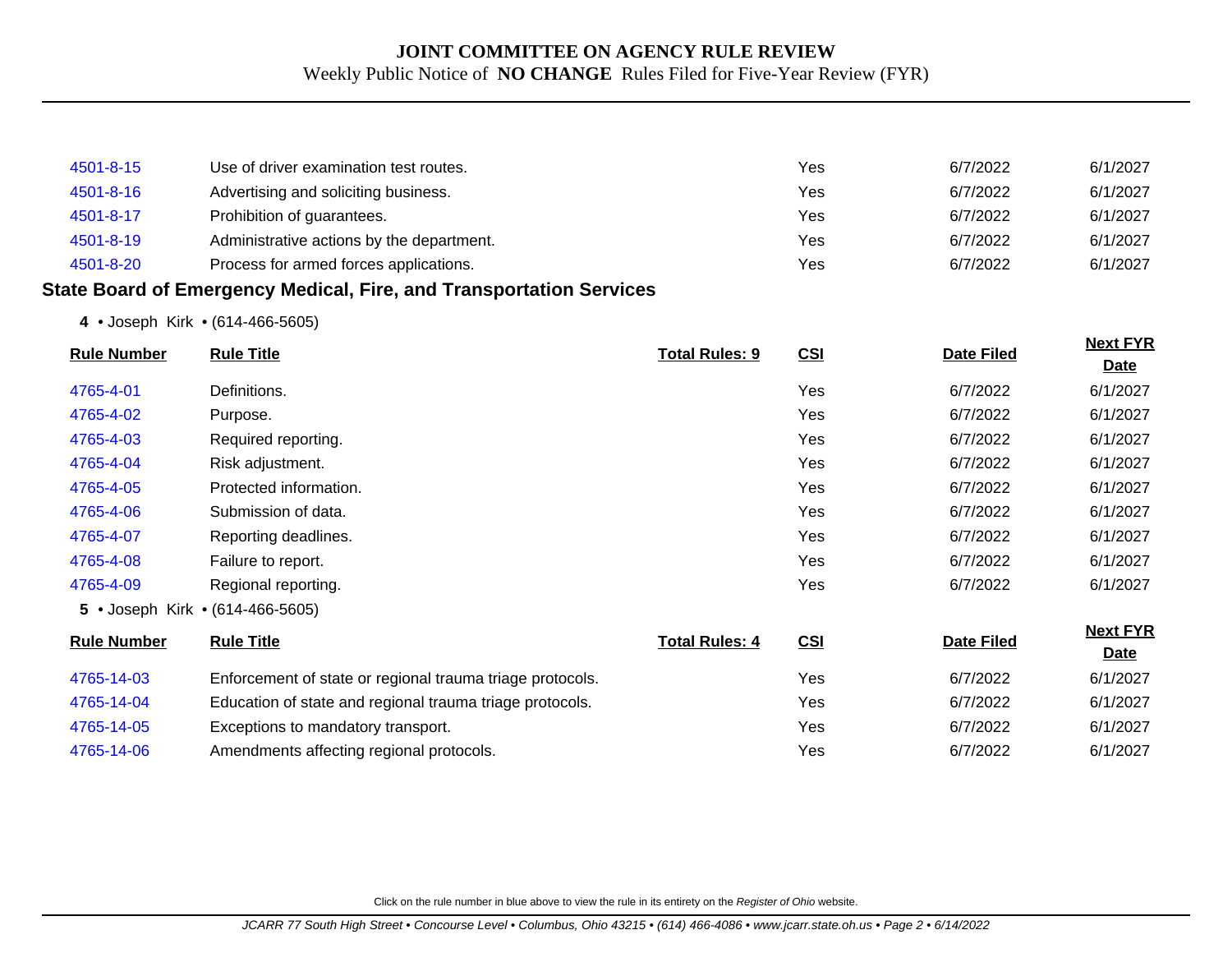## **Week 2 Public Notice 6/13/2022**

#### **Department of Health**

**6 Radiation Control** • Alicyn Carrel • (614-752-8451)

| <b>Rule Number</b>                  | <b>Rule Title</b>                                                                                                          | <b>Total Rules: 16</b> | <b>CSI</b> | <b>Date Filed</b> | <b>Next FYR</b><br><b>Date</b> |
|-------------------------------------|----------------------------------------------------------------------------------------------------------------------------|------------------------|------------|-------------------|--------------------------------|
| 3701:1-56-01                        | Purpose and scope.                                                                                                         |                        | Yes        | 5/31/2022         | 5/23/2027                      |
| 3701:1-56-02                        | General license for calibration or reference sources.                                                                      |                        | Yes        | 5/31/2022         | 5/23/2027                      |
| 3701:1-56-03                        | General license to own special nuclear material.                                                                           |                        | Yes        | 5/31/2022         | 5/23/2027                      |
| 3701:1-56-05                        | Inalienability of licenses.                                                                                                |                        | Yes        | 5/31/2022         | 5/23/2027                      |
| 3701:1-56-06                        | Specific licenses for the manufacture or initial transfer of<br>calibration or reference sources.                          |                        | Yes        | 5/31/2022         | 5/23/2027                      |
| 3701:1-56-07                        | Authorized use of special nuclear material.                                                                                |                        | Yes        | 5/31/2022         | 5/23/2027                      |
| 3701:1-56-08                        | Transfer of special nuclear material.                                                                                      |                        | Yes        | 5/31/2022         | 5/23/2027                      |
| 3701:1-56-09                        | Reporting requirements.                                                                                                    |                        | Yes        | 5/31/2022         | 5/23/2027                      |
| 3701:1-56-11                        | License requirements.                                                                                                      |                        | Yes        | 5/31/2022         | 5/23/2027                      |
| 3701:1-56-12                        | Communications.                                                                                                            |                        | Yes        | 5/31/2022         | 5/23/2027                      |
| 3701:1-56-13                        | Completeness and accuracy of information.                                                                                  |                        | Yes        | 5/31/2022         | 5/23/2027                      |
| 3701:1-56-15                        | Carriers.                                                                                                                  |                        | Yes        | 5/31/2022         | 5/23/2027                      |
| 3701:1-56-16                        | Specific exemptions.                                                                                                       |                        | Yes        | 5/31/2022         | 5/23/2027                      |
| 3701:1-56-18                        | Requirements for the approval of applications.                                                                             |                        | Yes        | 5/31/2022         | 5/23/2027                      |
| 3701:1-56-19                        | Financial assurance and recordkeeping for decommissioning.                                                                 |                        | Yes        | 5/31/2022         | 5/23/2027                      |
| 3701:1-56-20                        | Issuance of licenses.                                                                                                      |                        | Yes        | 5/31/2022         | 5/23/2027                      |
| <b>Department of Transportation</b> |                                                                                                                            |                        |            |                   |                                |
|                                     | 7 Division of Highways . Brianne Brown . (614-466-7440)                                                                    |                        |            |                   |                                |
| <b>Rule Number</b>                  | <b>Rule Title</b>                                                                                                          | <b>Total Rules: 1</b>  | <b>CSI</b> | <b>Date Filed</b> | Withdrawn<br>Date              |
| 5501:2-12-03                        | Implementation of veteran-friendly business enterprise bid<br>preference on the construction of transportation facilities. | <b>WITHDRAWN</b>       | <b>No</b>  | 6/1/2022          | 6/6/2022                       |

**Ohio Ethics Commission**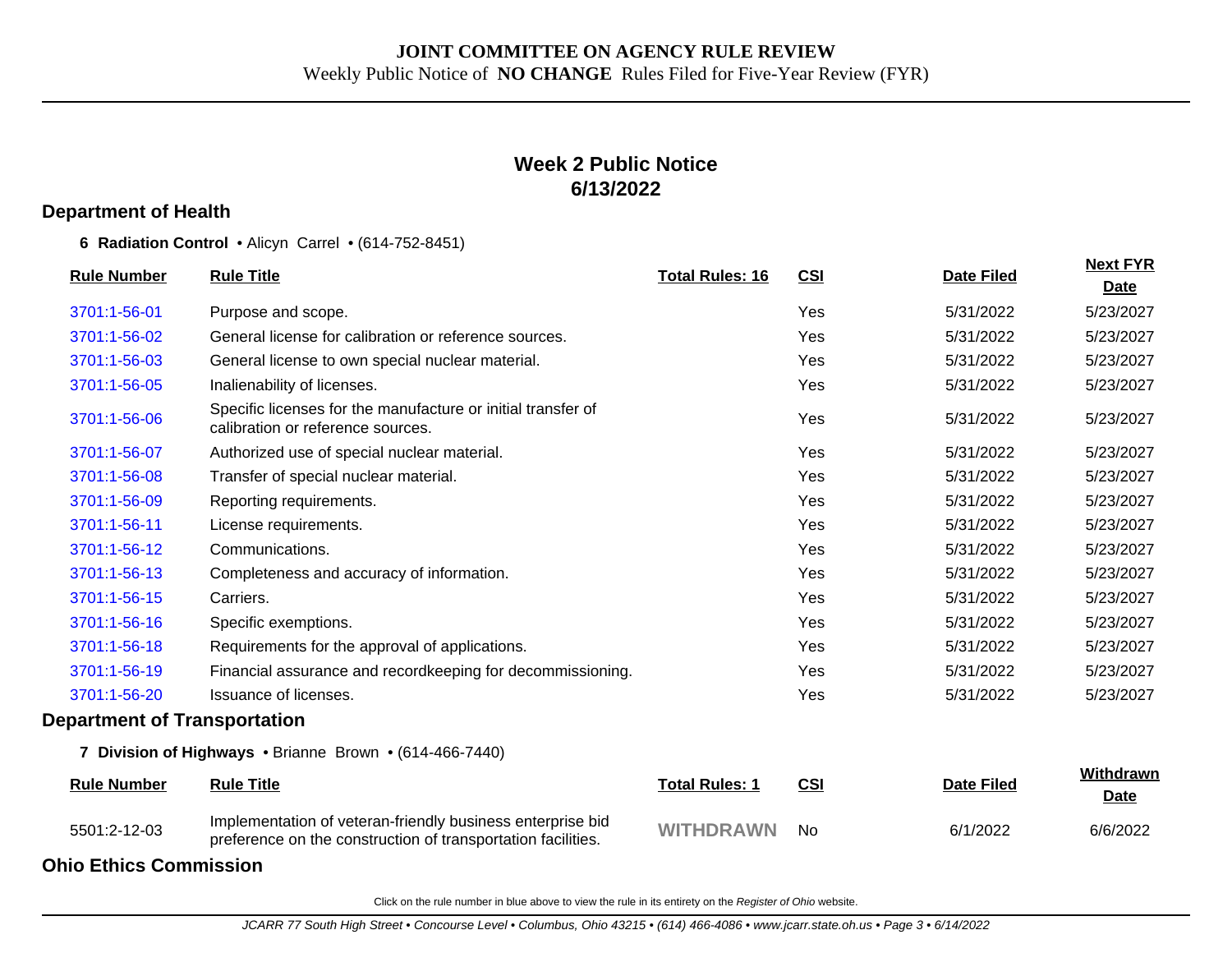#### **8** • James E. Hood • (614-314-0211)

| <b>Rule Number</b> | <b>Rule Title</b>                                  | <b>Total Rules: 13</b> | CSI        | <b>Date Filed</b> | <b>Next FYR</b><br>Date |
|--------------------|----------------------------------------------------|------------------------|------------|-------------------|-------------------------|
| $102 - 1 - 05$     | Commission meetings; notice of meetings.           |                        | No         | 6/1/2022          | 6/1/2027                |
| $102 - 1 - 06$     | Officers and committees.                           |                        | No         | 6/1/2022          | 6/1/2027                |
|                    |                                                    |                        |            |                   |                         |
| 102-7-01           | Confidentiality.                                   |                        | <b>No</b>  | 6/1/2022          | 6/1/2027                |
| $102 - 7 - 02$     | Investigation processes.                           |                        | <b>No</b>  | 6/1/2022          | 6/1/2027                |
| 102-7-04           | Charges.                                           |                        | No         | 6/1/2022          | 6/1/2027                |
| 102-9-01           | General hearing procedures.                        |                        | No         | 6/1/2022          | 6/1/2027                |
| 102-9-02           | Counsel.                                           |                        | No         | 6/1/2022          | 6/1/2027                |
| 102-9-03           | Discovery and depositions.                         |                        | <b>No</b>  | 6/1/2022          | 6/1/2027                |
| 102-9-04           | Motions.                                           |                        | No         | 6/1/2022          | 6/1/2027                |
| 102-9-05           | Continuances.                                      |                        | No         | 6/1/2022          | 6/1/2027                |
| 102-9-06           | Briefs.                                            |                        | No         | 6/1/2022          | 6/1/2027                |
| 102-9-07           | Subpoenas.                                         |                        | <b>No</b>  | 6/1/2022          | 6/1/2027                |
| 102-9-08           | Evidence.                                          |                        | No         | 6/1/2022          | 6/1/2027                |
|                    | <b>Public Utilities Commission of Ohio</b>         |                        |            |                   |                         |
|                    | 9 Motor Carriers • Angela Hawkins • (614-466-0122) |                        |            |                   |                         |
| <b>Rule Number</b> | <b>Rule Title</b>                                  | <b>Total Rules: 6</b>  | <b>CSI</b> | <b>Date Filed</b> | <b>Next FYR</b>         |
|                    |                                                    |                        |            |                   | <b>Date</b>             |
| 4901:2-22-02       | Purpose and scope.                                 |                        | Yes        | 6/3/2022          | 6/3/2027                |
| 4901:2-22-03       | Safety standards.                                  |                        | Yes        | 6/3/2022          | 6/3/2027                |
| 4901:2-22-04       | Out-of-service criteria.                           |                        | Yes        | 6/3/2022          | 6/3/2027                |
| 4901:2-22-05       | Adoption of regulations by counties and townships. |                        | Yes        | 6/3/2022          | 6/3/2027                |
| 4901:2-22-06       | After-hours retrieval fee.                         |                        | Yes        | 6/3/2022          | 6/3/2027                |
| 4901:2-22-07       | Advertising.                                       |                        | Yes        | 6/3/2022          | 6/3/2027                |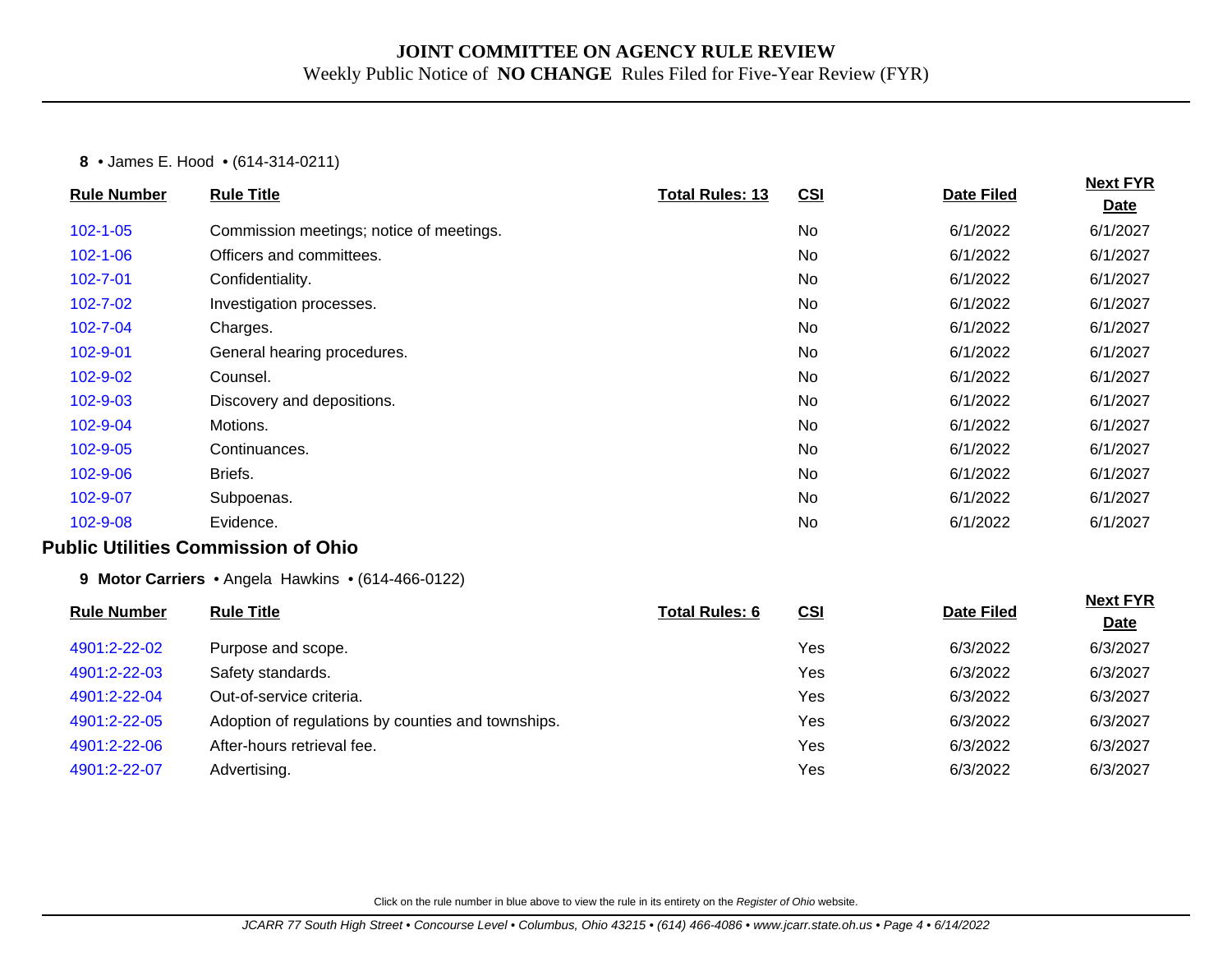# **Week 3 Public Notice 6/13/2022**

#### **Department of Health**

**10** • Alicyn Carrel • (614-752-8451)

| <b>Rule Number</b> | <b>Rule Title</b>                                                                                                                                                                                                         | <b>Total Rules: 4</b>  | <b>CSI</b> | <b>Date Filed</b> | <b>Next FYR</b><br>Date        |
|--------------------|---------------------------------------------------------------------------------------------------------------------------------------------------------------------------------------------------------------------------|------------------------|------------|-------------------|--------------------------------|
| 3701-42-05         | Authorized foods; required minimum foods.                                                                                                                                                                                 |                        | Yes        | 5/23/2022         | 4/17/2027                      |
| 3701-42-07         | Payment for food instruments.                                                                                                                                                                                             |                        | Yes        | 5/23/2022         | 4/17/2027                      |
| 3701-42-09         | Administrative review of adverse action affecting vendor and<br>applicant participation.                                                                                                                                  |                        | Yes        | 5/23/2022         | 4/17/2027                      |
| 3701-42-10         | Pharmacy vendor authorization.                                                                                                                                                                                            |                        | Yes        | 5/23/2022         | 4/17/2027                      |
|                    | 11 Radiation Control . Alicyn Carrel . (614-752-8451)                                                                                                                                                                     |                        |            |                   |                                |
| <b>Rule Number</b> | <b>Rule Title</b>                                                                                                                                                                                                         | <b>Total Rules: 27</b> | CSI        | <b>Date Filed</b> | <b>Next FYR</b><br><b>Date</b> |
| 3701:1-46-01       | Definitions.                                                                                                                                                                                                              |                        | Yes        | 5/23/2022         | 5/23/2027                      |
| 3701:1-46-02       | Purpose and scope.                                                                                                                                                                                                        |                        | Yes        | 5/23/2022         | 5/23/2027                      |
| 3701:1-46-03       | Terms and conditions.                                                                                                                                                                                                     |                        | Yes        | 5/23/2022         | 5/23/2027                      |
| 3701:1-46-05       | Certain measuring, gauging or controlling devices.                                                                                                                                                                        |                        | Yes        | 5/23/2022         | 5/23/2027                      |
| 3701:1-46-06       | License to install devices that are generally licensed.                                                                                                                                                                   |                        | Yes        | 5/23/2022         | 5/23/2027                      |
| 3701:1-46-07       | Luminous safety devices for use in aircraft.                                                                                                                                                                              |                        | Yes        | 5/23/2022         | 5/23/2027                      |
| 3701:1-46-08       | Americium-241 or radium-226 in the form of calibration or<br>reference sources.                                                                                                                                           |                        | Yes        | 5/23/2022         | 5/23/2027                      |
| 3701:1-46-09       | General license to own radioactive material.                                                                                                                                                                              |                        | Yes        | 5/23/2022         | 5/23/2027                      |
| 3701:1-46-10       | General license for strontium-90 in ice detection devices.                                                                                                                                                                |                        | Yes        | 5/23/2022         | 5/23/2027                      |
| 3701:1-46-11       | General license for use of radioactive material for certain in-vitro<br>clinical or laboratory testing.                                                                                                                   |                        | Yes        | 5/23/2022         | 5/23/2027                      |
| 3701:1-46-12       | Maintenance of records.                                                                                                                                                                                                   |                        | Yes        | 5/23/2022         | 5/23/2027                      |
| 3701:1-46-15       | Introduction of radioactive material in exempt concentrations into<br>products or materials, and transfer of ownership or possession<br>of radioactive material in exempt concentrations: prohibition of<br>introduction. |                        | Yes        | 5/23/2022         | 5/23/2027                      |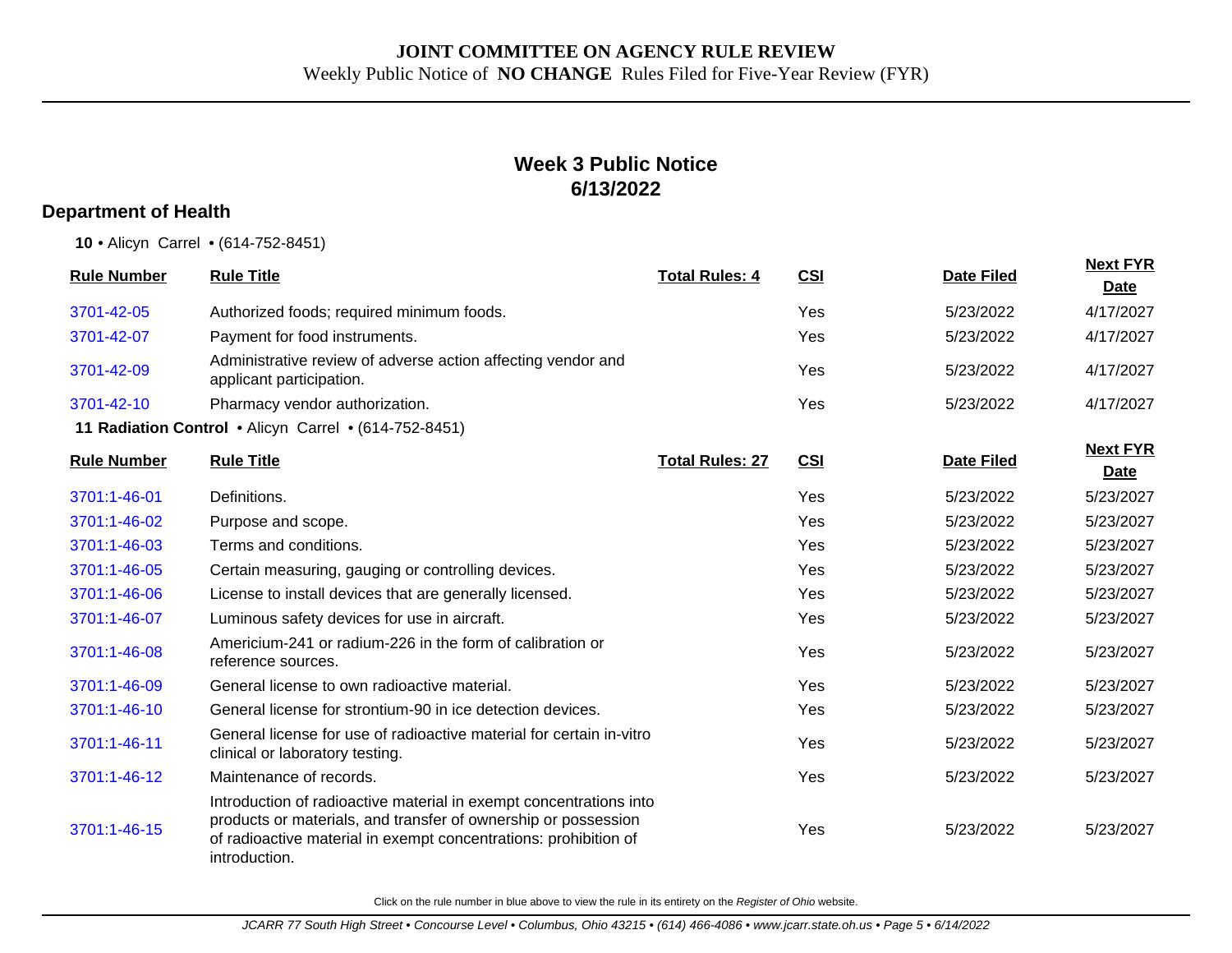| 3701:1-46-30       | Radioactive material contained in devices for use under rule<br>3701:1-46-05 of the Administrative Code; requirements for<br>license to manufacture, or initially transfer. |                        | Yes        | 5/23/2022         | 5/23/2027                      |
|--------------------|-----------------------------------------------------------------------------------------------------------------------------------------------------------------------------|------------------------|------------|-------------------|--------------------------------|
| 3701:1-46-32       | Radioactive material contained in devices for use under rule<br>3701:1-46-05 of the Administrative Code: material transfer<br>reports and records.                          |                        | Yes        | 5/23/2022         | 5/23/2027                      |
| 3701:1-46-33       | Luminous safety devices for use in aircraft: requirements for<br>license to manufacture, assemble, repair or initially transfer.                                            |                        | Yes        | 5/23/2022         | 5/23/2027                      |
| 3701:1-46-34       | Luminous safety devices for use in aircraft: labeling of devices.                                                                                                           |                        | Yes        | 5/23/2022         | 5/23/2027                      |
| 3701:1-46-35       | Luminous safety devices for use in aircraft: quality assurance;<br>prohibition of transfer.                                                                                 |                        | Yes        | 5/23/2022         | 5/23/2027                      |
| 3701:1-46-36       | Luminous safety devices for use in aircraft: material transfer<br>reports.                                                                                                  |                        | Yes        | 5/23/2022         | 5/23/2027                      |
| 3701:1-46-37       | Calibration or reference sources containing americium-241 or<br>radium-226: requirements for license to manufacture or initially<br>transfer.                               |                        | Yes        | 5/23/2022         | 5/23/2027                      |
| 3701:1-46-38       | Calibration or reference sources containing americium-241 or<br>radium-226: labeling of devices.                                                                            |                        | Yes        | 5/23/2022         | 5/23/2027                      |
| 3701:1-46-39       | Calibration or reference sources containing americium-241 or<br>radium-226: leak testing of each source.                                                                    |                        | Yes        | 5/23/2022         | 5/23/2027                      |
| 3701:1-46-40       | Ice detection devices containing strontium-90; requirements for<br>license to manufacture or initially transfer.                                                            |                        | Yes        | 5/23/2022         | 5/23/2027                      |
| 3701:1-46-41       | Ice detection devices containing strontium-90: quality assurance;<br>prohibition of transfer.                                                                               |                        | Yes        | 5/23/2022         | 5/23/2027                      |
| 3701:1-46-44       | Manufacture and distribution of sources or devices containing<br>radioactive material for medical use.                                                                      |                        | Yes        | 5/23/2022         | 5/23/2027                      |
| 3701:1-46-49       | Registration of product information.                                                                                                                                        |                        | Yes        | 5/23/2022         | 5/23/2027                      |
| 3701:1-46-50       | Serialization of nationally tracked sources.                                                                                                                                |                        | Yes        | 5/23/2022         | 5/23/2027                      |
| 3701:1-46-51       | General license for certain items and self-luminous products<br>containing radium-226.                                                                                      |                        | Yes        | 5/23/2022         | 5/23/2027                      |
|                    | 12 Radiation Control • Alicyn Carrel • (614-752-8451)                                                                                                                       |                        |            |                   |                                |
| <b>Rule Number</b> | <b>Rule Title</b>                                                                                                                                                           | <b>Total Rules: 25</b> | <b>CSI</b> | <b>Date Filed</b> | <b>Next FYR</b><br><b>Date</b> |
| 3701:1-49-01       | Definitions.                                                                                                                                                                |                        | Yes        | 5/24/2022         | 5/23/2027                      |
|                    | Click on the rule number in blue above to view the rule in its entirety on the Register of Ohio website.                                                                    |                        |            |                   |                                |

JCARR 77 South High Street • Concourse Level • Columbus, Ohio 43215 • (614) 466-4086 • www.jcarr.state.oh.us • Page 6 • 6/14/2022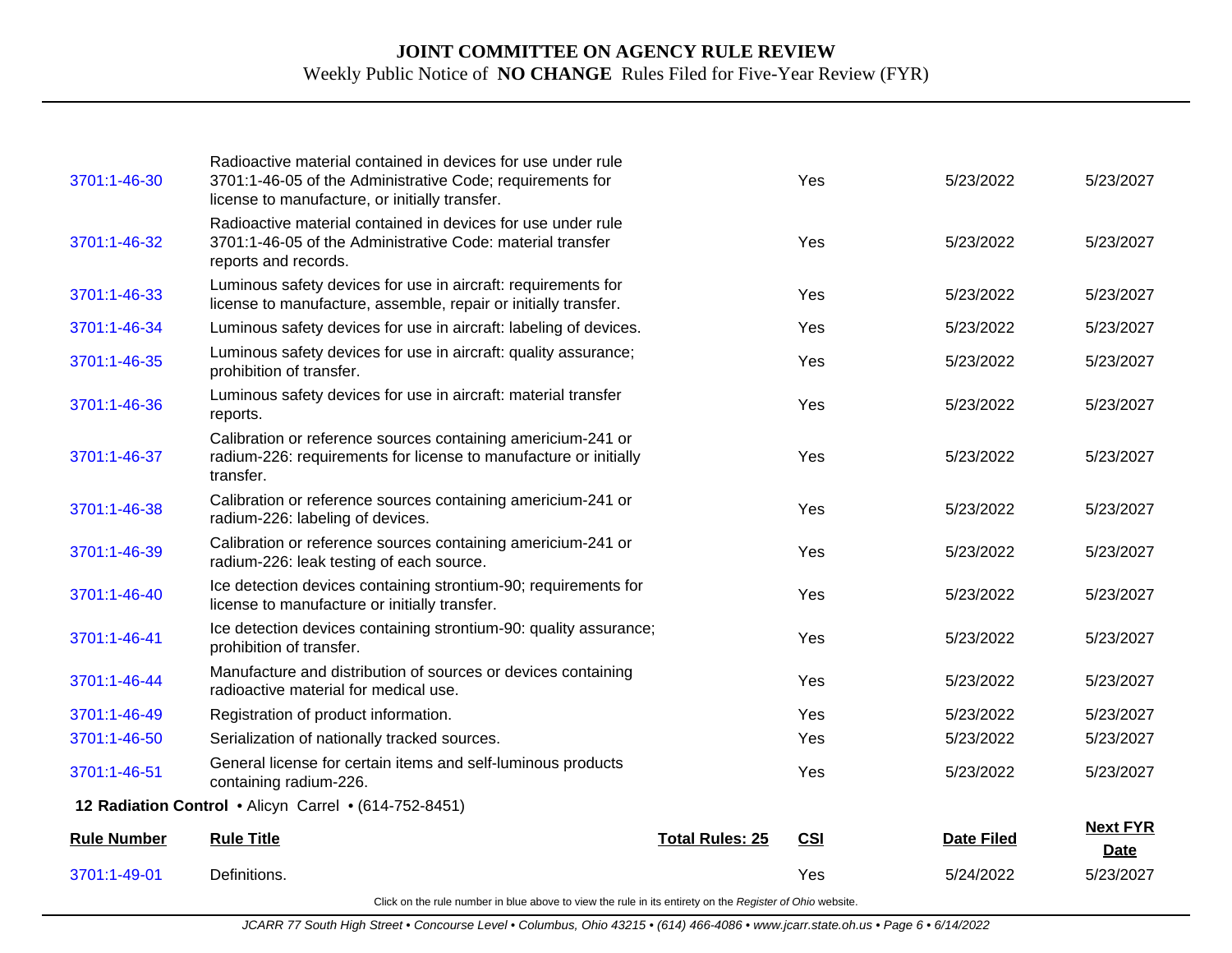| 4901:2-7-01        | Definitions.<br>Click on the rule number in blue above to view the rule in its entirety on the Register of Ohio website. |                        | Yes        | 5/27/2022         | 5/27/2027                      |
|--------------------|--------------------------------------------------------------------------------------------------------------------------|------------------------|------------|-------------------|--------------------------------|
| <b>Rule Number</b> | <b>Rule Title</b>                                                                                                        | <b>Total Rules: 16</b> | <b>CSI</b> | <b>Date Filed</b> | <b>Next FYR</b><br><b>Date</b> |
|                    | 13 Motor Carriers . Angela Hawkins . (614-466-0122)                                                                      |                        |            |                   |                                |
|                    | <b>Public Utilities Commission of Ohio</b>                                                                               |                        |            |                   |                                |
| 3701:1-49-26       | Notification of incidents and lost sources; abandonment<br>procedures for irretrievable sources.                         |                        | Yes        | 5/24/2022         | 5/23/2027                      |
| 3701:1-49-25       | Documents and records required at temporary job sites.                                                                   |                        | Yes        | 5/24/2022         | 5/23/2027                      |
| 3701:1-49-24       | Documents and records required at field stations.                                                                        |                        | Yes        | 5/24/2022         | 5/23/2027                      |
| 3701:1-49-23       | Security.                                                                                                                |                        | Yes        | 5/24/2022         | 5/23/2027                      |
| 3701:1-49-22       | Radioactive contamination control.                                                                                       |                        | Yes        | 5/24/2022         | 5/23/2027                      |
| 3701:1-49-21       | Radiation surveys.                                                                                                       |                        | Yes        | 5/24/2022         | 5/23/2027                      |
| 3701:1-49-19       | Operating and emergency procedures.                                                                                      |                        | Yes        | 5/24/2022         | 5/23/2027                      |
| 3701:1-49-18       | Training.                                                                                                                |                        | Yes        | 5/24/2022         | 5/23/2027                      |
| 3701:1-49-17       | Tritium neutron generator target source.                                                                                 |                        | Yes        | 5/24/2022         | 5/23/2027                      |
| 3701:1-49-16       | Energy compensation sources.                                                                                             |                        | Yes        | 5/24/2022         | 5/23/2027                      |
| 3701:1-49-15       | Use of a sealed source in a well without a surface casing.                                                               |                        | Yes        | 5/24/2022         | 5/23/2027                      |
| 3701:1-49-14       | Uranium sinker bars.                                                                                                     |                        | Yes        | 5/24/2022         | 5/23/2027                      |
| 3701:1-49-13       | Radioactive markers.                                                                                                     |                        | Yes        | 5/24/2022         | 5/23/2027                      |
| 3701:1-49-12       | Subsurface tracer studies.                                                                                               |                        | Yes        | 5/24/2022         | 5/23/2027                      |
| 3701:1-49-11       | Inspection, maintenance, and opening of a source or source<br>holder.                                                    |                        | Yes        | 5/24/2022         | 5/23/2027                      |
| 3701:1-49-10       | Design and performance criteria for sealed sources.                                                                      |                        | Yes        | 5/24/2022         | 5/23/2027                      |
| 3701:1-49-09       | Records of material use.                                                                                                 |                        | Yes        | 5/24/2022         | 5/23/2027                      |
| 3701:1-49-08       | Physical inventory.                                                                                                      |                        | Yes        | 5/24/2022         | 5/23/2027                      |
| 3701:1-49-07       | Leak testing of sealed sources.                                                                                          |                        | Yes        | 5/24/2022         | 5/23/2027                      |
| 3701:1-49-06       | Radiation detection instruments.                                                                                         |                        | Yes        | 5/24/2022         | 5/23/2027                      |
| 3701:1-49-05       | Labels, security, and transportation precautions.                                                                        |                        | Yes        | 5/24/2022         | 5/23/2027                      |
| 3701:1-49-04       | Agreement with well owner or operator.                                                                                   |                        | Yes        | 5/24/2022         | 5/23/2027                      |
| 3701:1-49-03       | Application for a specific license for well logging.                                                                     |                        | Yes        | 5/24/2022         | 5/23/2027                      |
| 3701:1-49-02       | Purpose and scope.                                                                                                       |                        | Yes        | 5/24/2022         | 5/23/2027                      |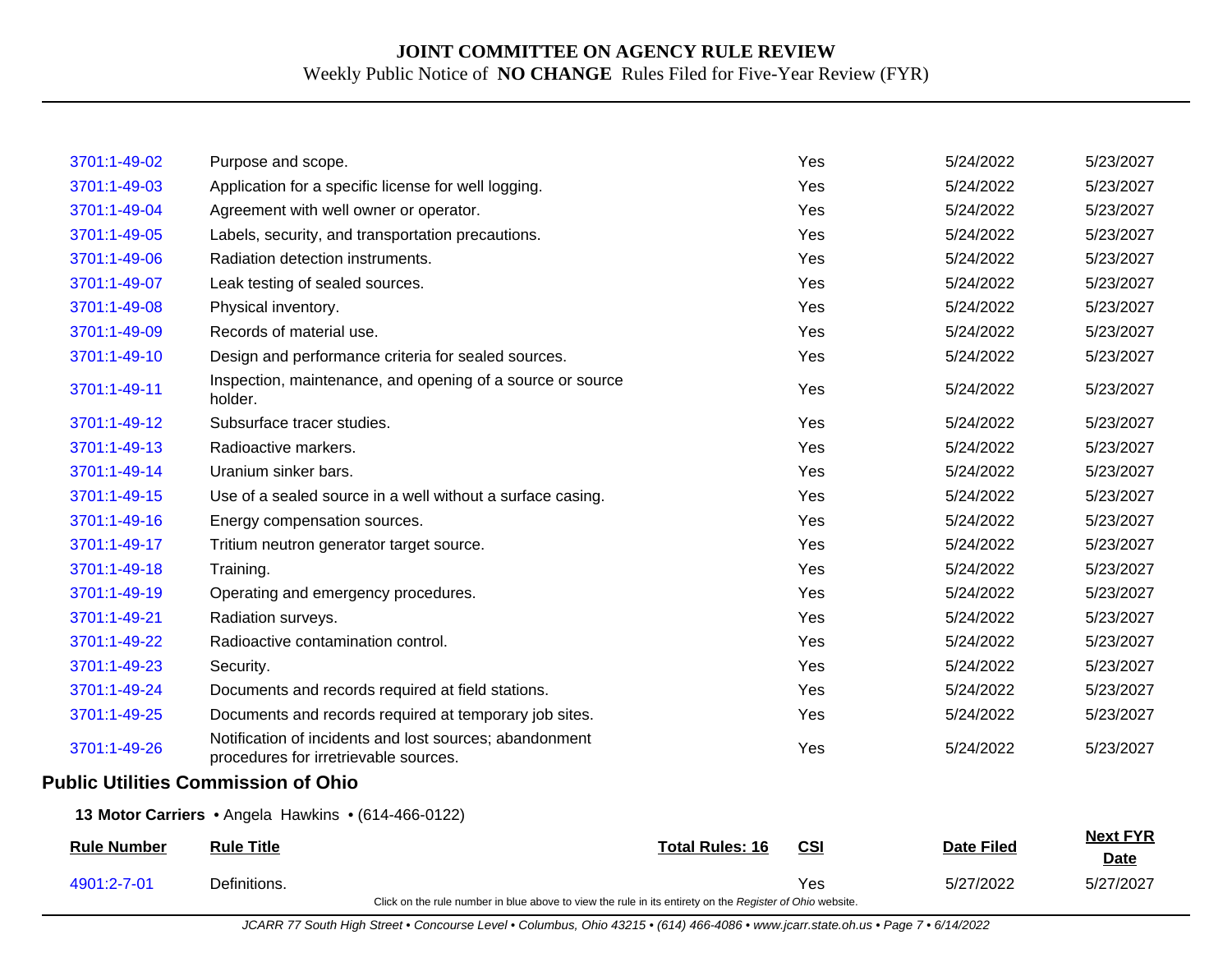| 4901:2-7-02        | Purpose and scope.                                                                       |                        | Yes | 5/27/2022         | 5/27/2027                      |
|--------------------|------------------------------------------------------------------------------------------|------------------------|-----|-------------------|--------------------------------|
| 4901:2-7-03        | Service.                                                                                 |                        | Yes | 5/27/2022         | 5/27/2027                      |
| 4901:2-7-04        | Investigation and reports of violations.                                                 |                        | Yes | 5/27/2022         | 5/27/2027                      |
| 4901:2-7-05        | Notice of apparent violation.                                                            |                        | Yes | 5/27/2022         | 5/27/2027                      |
| 4901:2-7-07        | Notice of intent to assess forfeiture.                                                   |                        | Yes | 5/27/2022         | 5/27/2027                      |
| 4901:2-7-08        | Notice of intent to make compliance order.                                               |                        | Yes | 5/27/2022         | 5/27/2027                      |
| 4901:2-7-09        | Combined notices.                                                                        |                        | Yes | 5/27/2022         | 5/27/2027                      |
| 4901:2-7-12        | Notice of preliminary determination.                                                     |                        | Yes | 5/27/2022         | 5/27/2027                      |
| 4901:2-7-13        | Request for administrative hearing.                                                      |                        | Yes | 5/27/2022         | 5/27/2027                      |
| 4901:2-7-14        | Default.                                                                                 |                        | Yes | 5/27/2022         | 5/27/2027                      |
| 4901:2-7-15        | Extensions of time.                                                                      |                        | Yes | 5/27/2022         | 5/27/2027                      |
| 4901:2-7-16        | Conduct of hearing.                                                                      |                        | Yes | 5/27/2022         | 5/27/2027                      |
| 4901:2-7-20        | Burden of proof.                                                                         |                        | Yes | 5/27/2022         | 5/27/2027                      |
| 4901:2-7-21        | Remedy ordered.                                                                          |                        | Yes | 5/27/2022         | 5/27/2027                      |
| 4901:2-7-22        | Payment of forfeitures.                                                                  |                        | Yes | 5/27/2022         | 5/27/2027                      |
|                    |                                                                                          |                        |     |                   |                                |
|                    | 14 Motor Carriers . Angela Hawkins . (614-466-0122)                                      |                        |     |                   |                                |
| <b>Rule Number</b> | <b>Rule Title</b>                                                                        | <b>Total Rules: 13</b> | CSI | <b>Date Filed</b> | <b>Next FYR</b><br><b>Date</b> |
| 4901:2-19-01       | Definitions.                                                                             |                        | Yes | 5/27/2022         | 5/27/2027                      |
| 4901:2-19-02       | General provisions.                                                                      |                        | Yes | 5/27/2022         | 5/27/2027                      |
| 4901:2-19-04       | Changes to tariffs.                                                                      |                        | Yes | 5/27/2022         | 5/27/2027                      |
| 4901:2-19-05       | Rejection and suspension of tariffs.                                                     |                        | Yes | 5/27/2022         | 5/27/2027                      |
| 4901:2-19-06       | Limitations on the liability of carriers and reimbursement for lost<br>or damaged goods. |                        | Yes | 5/27/2022         | 5/27/2027                      |
| 4901:2-19-07       | Determination of weights.                                                                |                        | Yes | 5/27/2022         | 5/27/2027                      |
| 4901:2-19-09       | Receipt or bill of lading.                                                               |                        | Yes | 5/27/2022         | 5/27/2027                      |
| 4901:2-19-10       | Timetable.                                                                               |                        | Yes | 5/27/2022         | 5/27/2027                      |
| 4901:2-19-11       | Tendering for delivery.                                                                  |                        | Yes | 5/27/2022         | 5/27/2027                      |
| 4901:2-19-12       | Signed receipt for shipment and records retention.                                       |                        | Yes | 5/27/2022         | 5/27/2027                      |
| 4901:2-19-15       | Claims for loss or damage.                                                               |                        | Yes | 5/27/2022         | 5/27/2027                      |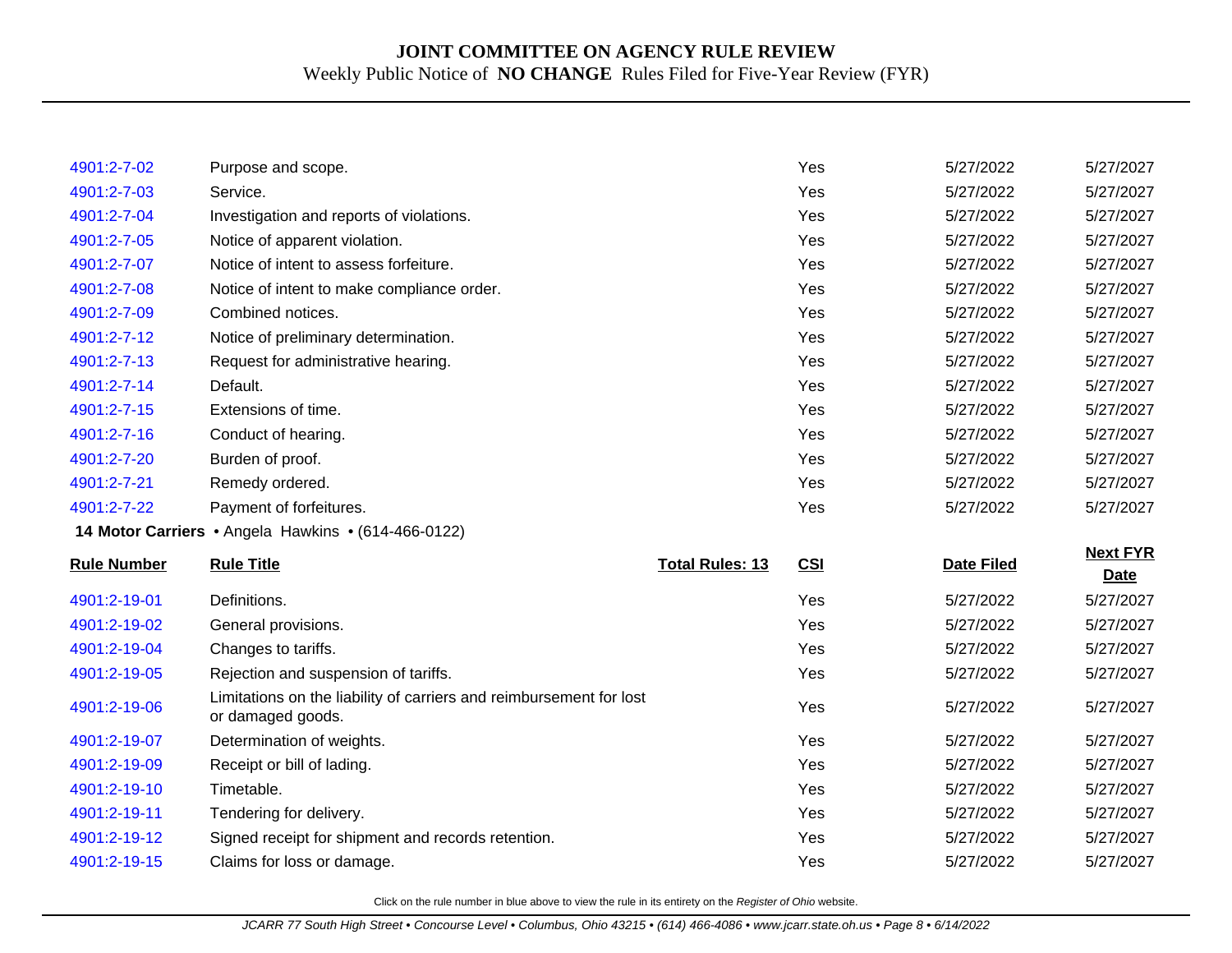| 4901:2-19-16 | Prohibitions.                                                                                         | Yes | 5/27/2022 | 5/27/2027 |
|--------------|-------------------------------------------------------------------------------------------------------|-----|-----------|-----------|
| 4901:2-19-17 | Adoption of the consumer protection regulations of the United<br>States department of transportation. | Yes | 5/27/2022 | 5/27/2027 |